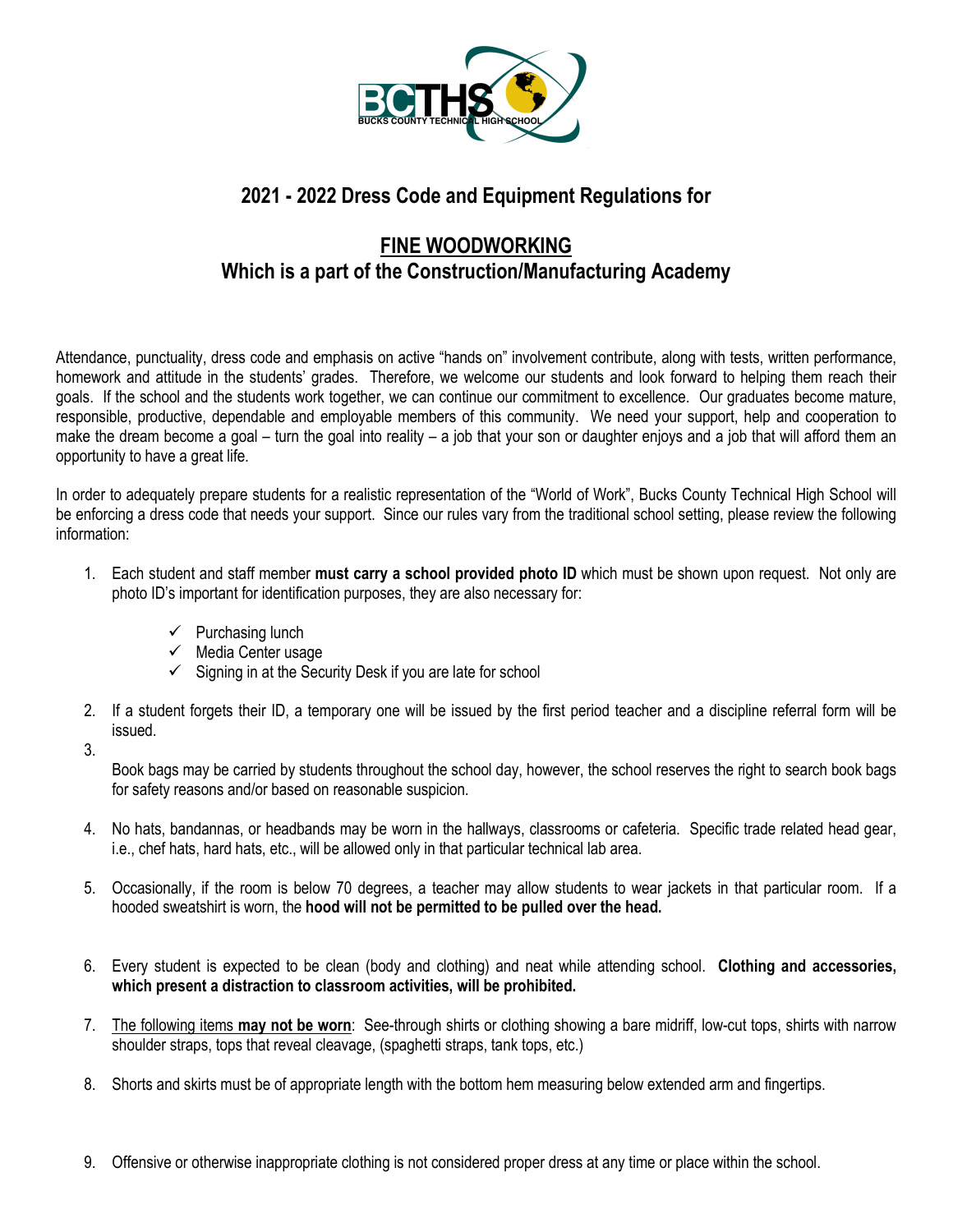- 10. Extreme styles of clothing, hair and jewelry (i.e., piercings) are not in good taste; therefore, students are encouraged to avoid them. **Extreme dress, hair style or jewelry which presents a potential safety hazard or distraction to the education process, is prohibited**
- 11. Other examples of extreme clothing are as follows, but are not limited to:
	- $\checkmark$  T-shirts that reflect any innuendoes of drugs, alcohol, gang reference or sex
	- $\checkmark$  Baggy and/or low riding pants where underwear is exposed or jeans or pants with holes that expose underwear or bare skin
	- $\checkmark$  Pajama-type or lounge attire
	- $\checkmark$  No open-toed shoes

All students will be required to remain in proper attire for the entire time they are in their respective program areas. Since safety is of the utmost importance, street clothes that present a safety violation **will not be acceptable.** Parents and students may refer to the "Student Handbook and Code of Conduct", on line at bcths.com for clarification of proper street clothing.

Students will be issued safety glasses. If they are lost or broken a replacement pair must be purchased from the school nurse.

## **It is strongly advised that students are covered by either "school insurance" or family medical insurance. Bucks County Technical High School is not responsible for liability in case of accidental injury. School insurance is available for purchase through our Pupil Services Office.**

If a documented financial hardship prevents any student from obtaining the required clothing and/or equipment, arrangements can be made to find alternative sources of funding. Please contact our school nurse.

*The following list was compiled to assist you in preparing for the opening of school. Where applicable, equipment in addition to clothing, is listed to give students the opportunity to shop prior to the first day of school. STUDENTS SHOULD COME PREPARED WITH THESE ITEMS ON THE FIRST DAY OF SCHOOL!*

**FINE WOODWORKING:** Carpenter pants or jeans are recommended. During the hot days at the beginning of the school year and near the end of the school year, shorts may be worn if they're jean or khaki type shorts or cargo shorts. No gym shorts, no sweat pants, no pajama pants, etc.; Industry appropriate attire only. **Long hair MUST be tied back. No jewelry of any kind** is to be worn**. BOOTS ARE mandatory, no sneakers, flip-flops, sandals, etc.** No loose-fitting clothing will be permitted at any time. Safety glasses MUST be worn at all times and will be provided once, at the beginning of the year.

## **Also required for Fine Woodworking students:**

**Pencil –** (Students must come prepared with a #2 pencil every day, no "clicky" pencils.)

**Safety Glasses –** (Students are issued a pair from the school nurse at the beginning of the year. "Regular" *or* "over the glasses" type of safety glasses are available. If they lose them, students are to pay for a replacement pair (\$5.00). Students can also purchase their own from a local store, they need to be clear lenses, no tinted lenses.)

**Tape Measure –** (Students must purchase their own tape measure. The recommended tape Measure for Fine Woodworking is a Stanley PowerLock 16' Tape, \$9.00 from Home Depot.)

**Boots –** (Students are required to purchase this required footwear, absolutely NO open toed shoes: i.e. flip flops, sandals, etc.)

**Lock –** (Students must purchase a SCHOOL ISSUED lock for their locker within the Fine Woodworking program. Students may NOT use their own outside purchased locks for safety reasons. Locks are purchased from Pupil Services at a price of \$7.00. One-time purchase unless lost by student. This lock is in addition to the lock needed for their hallway locker.)

**Uniform –** (Students are required to purchase shop uniform shirts from our BCTHS Online School Store, one short-sleeved & one long-sleeved ARE REQUIRED. Students must always be prepared with their shop uniform shirts every day. Students may, and are encouraged to purchase more than two shirts.